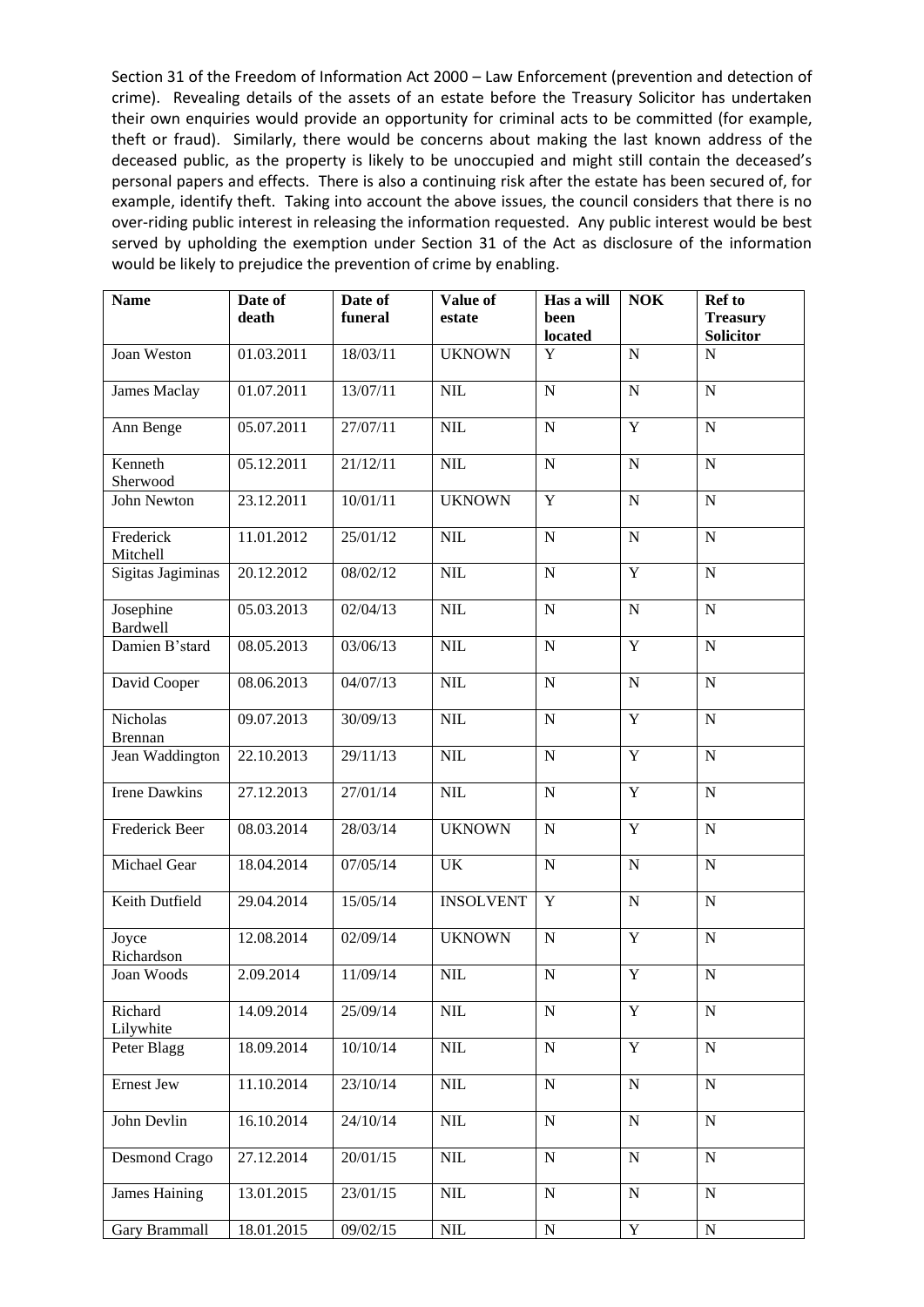| <b>Name</b>                          | Date of<br>death | Date of<br>funeral | Value of<br>estate | Has a will<br>been<br>located | <b>NOK</b>     | Ref to<br><b>Treasury</b><br><b>Solicitor</b> |
|--------------------------------------|------------------|--------------------|--------------------|-------------------------------|----------------|-----------------------------------------------|
| Joan Taylor                          | 17.02.2015       | 11/03/15           | <b>UKNOWN</b>      | ${\bf N}$                     | Y              | $\mathbf N$                                   |
| <b>Gary Healy</b>                    | 21.04.2015       | 06/05/15           | NIL                | $\overline{N}$                | $\overline{Y}$ | $\overline{N}$                                |
| <b>Stephen Brown</b>                 | 04.05.2015       | 13/05/15           | <b>UKNOWN</b>      | ${\bf N}$                     | $\mathbf N$    | $\mathbf N$                                   |
| <b>James Alleston</b>                | 03.05.2015       | 27/05/16           | <b>UKNOWN</b>      | ${\bf N}$                     | $\overline{Y}$ | $\mathbf N$                                   |
| Malcolm Elston                       | 15.05.2015       | 03/06/15           | NIL                | $\mathbf N$                   | $\overline{N}$ | $\overline{N}$                                |
| Antonio Avilia                       | 20.05.2015       | 03/06/15           | NIL                | ${\bf N}$                     | $\mathbf N$    | $\mathbf N$                                   |
| <b>Brian Mills</b>                   | 24.05.2015       | 04/06/15           | <b>UNKNOWN</b>     | ${\bf N}$                     | $\overline{Y}$ | ${\bf N}$                                     |
| Terence Perham                       | 20.07.2015       | 14/08/15           | $\mbox{NIL}$       | ${\bf N}$                     |                | ${\bf N}$                                     |
| David Willey                         | 24.12.2015       | 13/01/16           | NIL                | $\overline{\rm N}$            | $\frac{N}{Y}$  | $\overline{N}$                                |
| John Collins                         | 24.01.2016       | 10/03/16           | $NIL$              | $\mathbf N$                   | Y              | $\mathbf N$                                   |
| Roy Donovan                          | 02.03.2016       | 16/03/16           | NIL                | ${\bf N}$                     | ${\bf N}$      | ${\bf N}$                                     |
| Michael Condon                       | 09/05/2016       | 13/05/16           | $NIL$              | ${\bf N}$                     | Y              | ${\bf N}$                                     |
| Elizabeth Beadle                     | 06/06/2016       | 26/06/16           | $NIL$              | $\overline{N}$                | $\overline{Y}$ | ${\bf N}$                                     |
| Przemyslaw<br>Junkowski              | 28/6/2016        | 27/7/216           | $NIL$              | $\overline{N}$                | $\overline{N}$ | $\mathbf N$                                   |
| <b>Brian Jarvis</b>                  | 07/08/2016       | 22/08/2016         | UK                 | $\mathbf Y$                   | $\mathbf Y$    | $\mathbf N$                                   |
| Paul Fitzgerald                      | 07/012/2016      | 19/12/2016         | Nil                | ${\bf N}$                     | ${\bf N}$      | ${\bf N}$                                     |
| <b>Clive Victor</b><br><b>Brooks</b> | 20/12/2016       | 24/01/2017         | <b>UKNOWN</b>      | $\overline{N}$                | $\overline{N}$ |                                               |
| John William<br>Pullen               | 24/01/2017       | 07/02/2017         | Nil                | ${\bf N}$                     | $\overline{Y}$ | $\mathbf N$                                   |
| Malcolm John<br>Keen                 | 23/02/2017       | 16/03/2017         | Nil                | $\mathbf N$                   | Y              | $\mathbf N$                                   |
| June Dorothy<br>Hayter               | 19/04/2017       | 18/05/2017         | <b>UKNOWN</b>      | ${\bf N}$                     | $\overline{Y}$ | ${\bf N}$                                     |
| Graham Smith                         | 13/04/2017       | 24/05/2017         | <b>UKNOWN</b>      | ${\bf N}$                     | $\mathbf N$    | $\mathbf N$                                   |
| <b>Harry Franks</b>                  | 07/06/2017       | 22/06/2017         | <b>UKNOWN</b>      | $\overline{N}$                | $\overline{N}$ | $\overline{N}$                                |
| Mark Hayward                         | 11/09/2017       | 22/09/2017         | <b>NIL</b>         | $\mathbf N$                   | $\mathbf N$    | $\mathbf N$                                   |
| John Bunnett                         | 05/08/2017       | 25/09/2017         | <b>UKNOWN</b>      | ${\bf N}$                     | ${\bf N}$      | $\overline{Y}$                                |
| Philip Malcolm<br>Bennett            | 31/07/2017       | 10/08/2017         | <b>UKNOWN</b>      | $\overline{N}$                | $\overline{Y}$ | $\overline{N}$                                |
| James Thomas<br>Priestley            | 26/12/2017       | 25/01/2018         | <b>UKNOWN</b>      | ${\bf N}$                     | Y              | $\mathbf N$                                   |
| <b>Brian James</b><br>Maunder        | 01/01/2018       | 18/01/2018         | <b>UKNOWN</b>      | ${\bf N}$                     | $\mathbf N$    | ${\bf N}$                                     |
| Linda Frances<br>Gillingham          | 19/12/2017       | 8/01/2018          | <b>UKNOWN</b>      | ${\bf N}$                     | $\mathbf N$    | $\mathbf N$                                   |
| Paulette Savina<br>Ann Scroggins     | 19/12/2017       | 26/01/2018         | <b>UKNOWN</b>      | ${\bf N}$                     | $\mathbf Y$    | ${\bf N}$                                     |
| <b>Bryan James</b><br>Maunder        | 01/01/2018       | 18/01/18           | <b>UKNOWN</b>      | ${\bf N}$                     | ${\bf N}$      | ${\bf N}$                                     |
| David Bayram                         | 22/11/2017       | 06/02/18           | <b>UKNOWN</b>      | ${\bf N}$                     | $\mathbf N$    | ${\bf N}$                                     |
| Ewa Wachowska                        | 23/03/18         | 06/04/18           | <b>NIL</b>         | ${\bf N}$                     | ${\bf N}$      | ${\bf N}$                                     |
| <b>Barry James</b><br>Seaman         | 09/05/2018       | 14/06/18           | <b>UNKNOWN</b>     | ${\bf N}$                     | $\overline{Y}$ | $\mathbf N$                                   |
| Randolph<br>Jackson                  | 24/04/18         | 21/06/18           | <b>INSOLVENT</b>   | $\mathbf Y$                   | $\mathbf Y$    | $\mathbf N$                                   |
| Peter Clausen                        | 06/07/18         | 25/07/18           | <b>NIL</b>         | ${\bf N}$                     | $\mathbf Y$    | ${\bf N}$                                     |
| Michelle Sharon<br><b>Baker</b>      | 14/05/18         | 17/08/18           | NIL                | $\overline{N}$                | $\mathbf Y$    | ${\bf N}$                                     |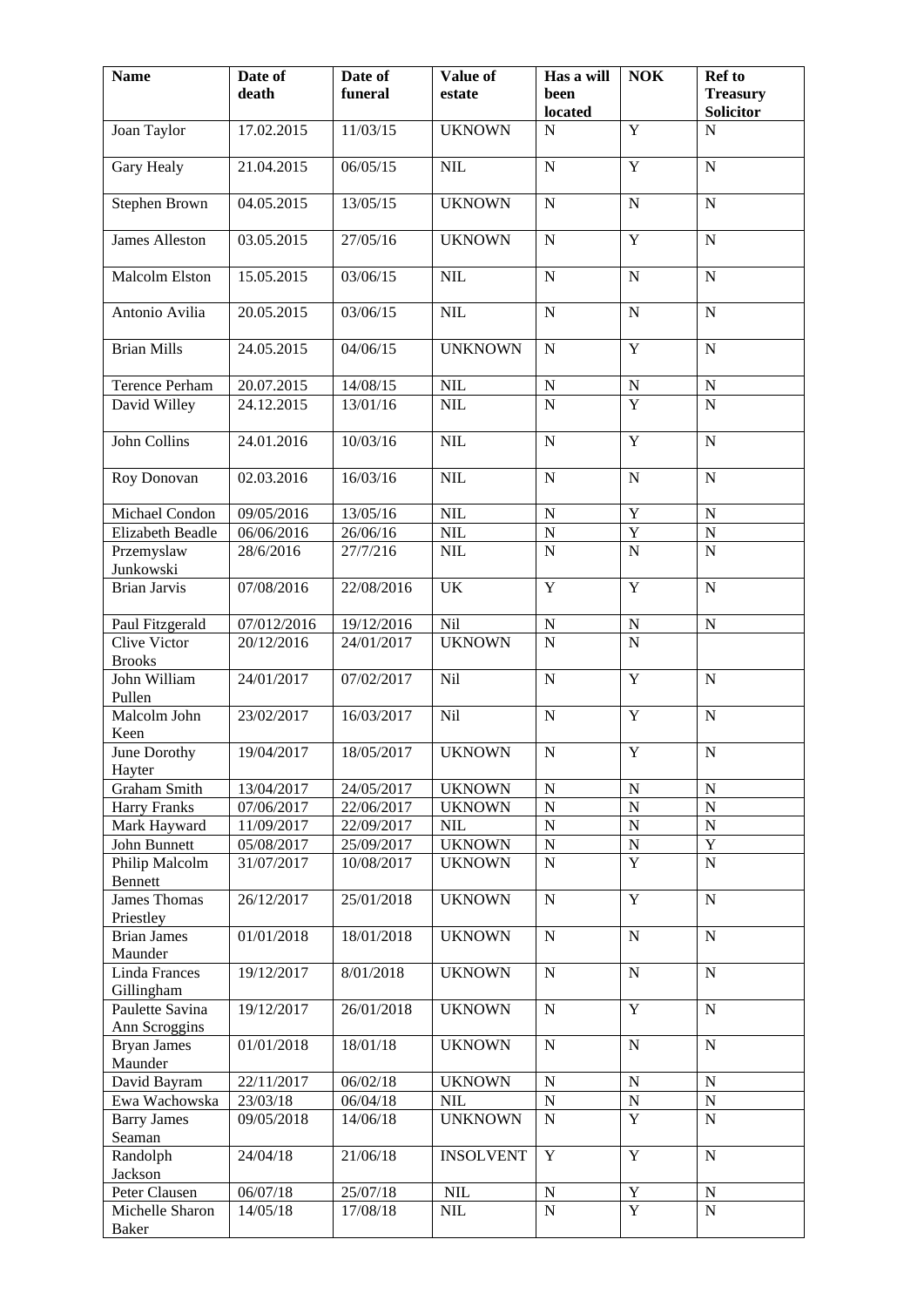| <b>Name</b>                            | Date of<br>death | Date of<br>funeral | Value of<br>estate | Has a will<br>been | NOK                                              | <b>Ref</b> to<br><b>Treasury</b>        |
|----------------------------------------|------------------|--------------------|--------------------|--------------------|--------------------------------------------------|-----------------------------------------|
|                                        |                  |                    |                    | located            |                                                  | <b>Solicitor</b>                        |
| Simon Weston                           | 29/08/18         | 21/09/18           | <b>UNKNOWN</b>     | ${\bf N}$          | $\mathbf Y$                                      | ${\bf N}$                               |
| <b>Bevis Peers</b><br>Pamela Elizabeth | 09/09/18         | 21/09/18           | <b>NIL</b>         | $\overline{N}$     | $\overline{N}$                                   | ${\bf N}$                               |
| Mary Knott                             | 06/12/2018       | 18/12/2018         | <b>UNKNOWN</b>     | ${\bf N}$          | $\mathbf N$                                      | Will be                                 |
| Jovan Rosic                            | 05/02/2019       | 15/02/2019         | <b>UNKNOWN</b>     | Y                  | Y                                                | N                                       |
|                                        |                  |                    |                    |                    |                                                  |                                         |
| <b>Aigars Krastins</b>                 | 08/02/2019       | 20/02/2019         | $NIL$              | ${\bf N}$          | ${\bf N}$                                        | ${\bf N}$                               |
| Robert Kewley                          | 02/12/2018       | 11/03/19           | <b>UNKNOWN</b>     | ${\bf N}$          | ${\bf N}$                                        | ${\bf N}$                               |
| <b>Michael Betts</b>                   | 05/02/2019       | 05/08/2019         | <b>UNKNOWN</b>     | ${\bf N}$          | $\mathbf Y$<br><b>NOK</b><br>unwilling<br>to pay | ${\bf N}$<br>CDC Legal<br>team pursuing |
| Nicholas<br>Anthony White              | 26/09/2019       | 12/09/2019         | NIL                | $\mathbf N$        | $\mathbf N$                                      | $\mathbf N$                             |
| Henry Clive<br>Pluck                   | 16/09/2019       | 29/11/2019         | $NIL$              | ${\bf N}$          | ${\bf N}$                                        | ${\bf N}$                               |
| Murdoch<br>Macdonald                   | 27/11/2019       | 19/12/2019         | <b>UNKNOWN</b>     | $\mathbf N$        | $\mathbf Y$                                      | ${\bf N}$                               |
| William Andrew<br>Sherrif              | 20/12/2019       | 15/01/2020         | <b>UNKNOWN</b>     | ${\bf N}$          | Y                                                | ${\bf N}$                               |
| <b>Anthony Peter</b><br>Canon          | 29/01/2020       | 20/02/2020         | Unknown            | $\mathbf N$        | Y                                                | $\mathbf N$                             |
| Colin Brown                            | 24/02/2020       | 01/04/2020         | Nil                | ${\bf N}$          | ${\bf N}$                                        | ${\bf N}$                               |
| Toby Evans                             | 17/04/2020       | 06/05/2020         | Nil                | ${\bf N}$          | ${\bf N}$                                        | ${\bf N}$                               |
| Alice Briggs                           | 15/03/2020       | 03/04/2020         | Unknown            | $\mathbf Y$        | $\mathbf Y$                                      | ${\bf N}$                               |
| Unknown Male                           | 16/02/2020       | 03/06/2020         |                    | ${\bf N}$          | ${\bf N}$                                        | $\mathbf N$                             |
| Judith Margaret<br>King                | 25/09/2020       | 06/10/2020         | <b>Nil</b>         | $\mathbf N$        | <b>NOK</b><br>unable to<br>pay                   | $\mathbf N$                             |
| <b>Alison Marie</b><br>Cook            | 24/11/2020       | 24/12/2020         | Nil                | ${\bf N}$          | $\mathbf N$                                      | ${\bf N}$                               |
| Marie Florence<br>Harris-Benjamin      | 26/01/2021       | 08/02/2021         | Nil                | ${\bf N}$          | <b>NOK</b><br>unable to<br>pay                   | ${\bf N}$                               |
| Lorraine Wendy<br>Hartley              | 27/01/2021       | 19/02/2021         | Nil                | ${\bf N}$          | <b>NOK</b><br>unable to<br>pay                   | $\mathbf N$                             |
| Nicholas Slattery                      | 07/03/2021       | 29/03/2021         | Nil                | ${\bf N}$          | ${\bf N}$                                        | $\mathbf N$                             |
| Stephen Kevin<br>McNamara              | 25/03/2021       | 14/04/2021         | Nil                | $\overline{N}$     | <b>NOK</b><br>unable to<br>pay                   | $\overline{N}$                          |
| Anthony Richard<br>Headley             | 02/04/21         | 15/04/2021         | Nil                | ${\bf N}$          | <b>NOK</b><br>unable to<br>pay                   | $\mathbf N$                             |
| Keith Linfoot                          | 28/05/2021       | 15/06/2021         | Nil                | ${\bf N}$          | ${\bf N}$                                        | ${\bf N}$                               |
| Norman Alan<br>Loomes                  | 25/05/2021       | 07/06/2021         | $N\mathrm{K}$      | Y                  | Y                                                | $\mathbf N$                             |
| Alan John Wood                         | 08/07/2021       | 20/07/2021         | $\rm N K$          | ${\bf N}$          | $\mathbf N$                                      | $\mathbf N$                             |
| Wayne Smith                            | 25/07/2021       | 13/08/2021         | $\rm N K$          | ${\bf N}$          | ${\bf N}$                                        | ${\bf N}$                               |
| Anthony Cyril<br>George Barton         | 19/07/2021       | 13/08/2021         | ${\rm N}{\rm K}$   | ${\bf N}$          | $\mathbf Y$                                      | ${\bf N}$                               |